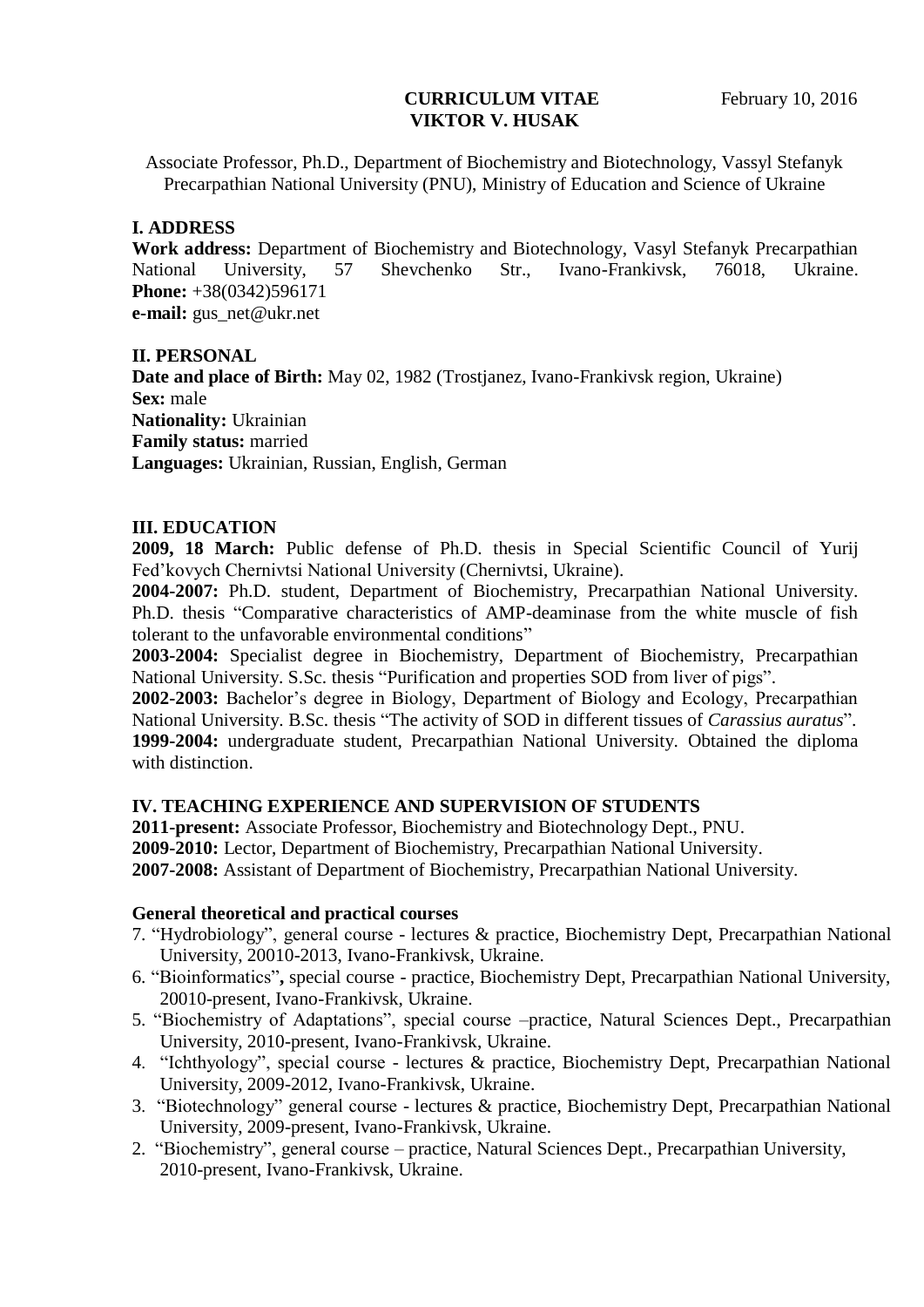1. "Kinetics of enzymatic reactions" – special course – lectures & practice, Natural Sciences Dept., Precarpathian University, 2009-present, Ivano-Frankivsk, Ukraine.

#### . **Undergraduate students**

Petruk Jevhen – Dept. of Biochemistry, Precarpathian National University, Ivano-Frankivsk, Ukraine

## **V. AREAS OF SCIENTIFIC INTERESTS**

- Oxidative stress in fish
- Biochemical aspects of free radical metabolism
- Modification of enzymes by reactive oxygen species
- Adaptations of living organisms to changeable environmental conditions (temperature, oxygen level, presence of xenobiotics, etc)
- Protective mechanisms against different stresses
- Influence of biologically active compounds, adaptogens on living organisms
- Effects of transition metals, pesticides and other environmental pollutants and xenobiotics on living organisms

# **VI. CURRENT RESEARCH WORK**

- Investigation of environmental pollutants, transition metal ions, xenobiotic, pesiticide effects on goldfish *Carassius auratus*
- Analysis of free radical-induced perturbations and development of oxidative stress in different tissues (brain, liver, kidney and gill) of goldfish *Carassius auratus*, exposured to environmental pollutants
- Assessment of the influence of transition metal ions and pesticides on some biochemical and hematological parameters of *Carassius auratus*
- Study of fish adaptation to stress factors with interest to environmental changes (temperature, oxygen level, presence of xenobiotics, etc)
- Enzyme purification and investigation

# **VII. AWARDS AND GRANTS**

- Grant for scientific-technical collaboration between Ukrainian State Committee of Science and Technique and German Federal Ministry of Investigations and Technologies "Fish as a model to study human-induced environmental changes", March-August 2011 (researcher in the project).
- Grant for scientific-technical collaboration between Ukrainian State Committee of Science and Technique and German Federal Ministry of Investigations and Technologies "Fish as a model to study human-induced environmental changes", November-December 2010 (researcher in the project).
- Diploma (second place) for the best poster presentation in II International conference of young scientist "Biology: from molecule to biosphere", Charkiv, Ukraine, November 19-21, 2007.
- Diploma in co-authorship with T. Bagnykova (second place) for the best poster presentation in congress of Ukrainian society of cell biology, Lviv, 2004.

# **VIII. PROFESSIONAL EXPERIENCE / TRAINING / SCHOLARSHIP**

1. Attendance at IV Summer School "Molecular microbiology and biotechnology", Odesa I.I. Mechnykov National University, Odesa, Ukraine, 2012.

# **IX. TECHNICAL SKILLS**

- Assaying of activities of the main antioxidant (catalase, superoxide dismutase) and associated enzymes (malate dehydrogenase, isocitrate dehydrogenase, glucose-6-phosphate dehydrogenase), enzymes of glutathione metabolism (gluthatione-S-transferase, glutathione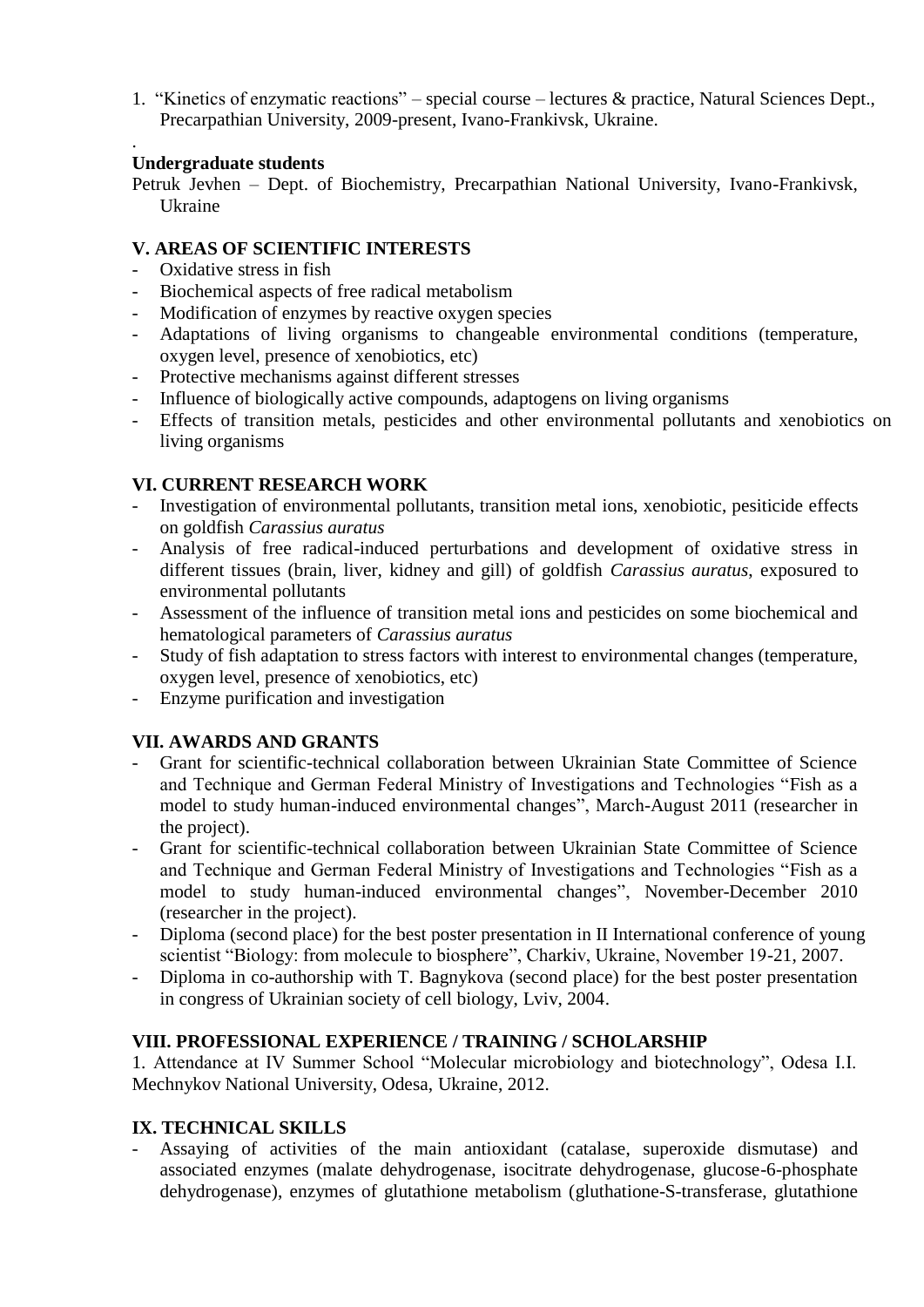peroxidase, glutathione reductase, glutathione peroxidase), enzymes of carbohydrate metabolism (lactate dehadrogenase)

- Determination of the main oxidative stress markers such as thiobarbituric reactive substances, carbonyl proteins, level of total and oxidized glutathione, low molecular mass thiols and lipid peroxides level
- Protein purification techniques: ion-exchange chromatography, native and SDSelectrophoresis
- Experiment planning, results systematization and presentation, manuscript preparation

## **X. PROFESSIONAL SOCIETIES**

Ukrainian Biochemical Society

# **XI. PUBLICATIONS**

**18. Husak V.V.** [Copper and copper-containing pesticides: metabolism, toxicity](http://biochem.if.ua/ru/component/jdownloads/summary/44-2015/716-husak-vv-copper-and-copper-containing-pesticides-metabolism-toxicity-and-oxidative-stress--journal-of-vasyl-stefanyk-precarpathian-national-university-vol-2-no-1-2015-39-51)  [and oxidative stress // Journal of Vasyl Stefanyk Precarpathian National](http://biochem.if.ua/ru/component/jdownloads/summary/44-2015/716-husak-vv-copper-and-copper-containing-pesticides-metabolism-toxicity-and-oxidative-stress--journal-of-vasyl-stefanyk-precarpathian-national-university-vol-2-no-1-2015-39-51)  [University. Vol. 2, No. 1 \(2015\), 39-51.](http://biochem.if.ua/ru/component/jdownloads/summary/44-2015/716-husak-vv-copper-and-copper-containing-pesticides-metabolism-toxicity-and-oxidative-stress--journal-of-vasyl-stefanyk-precarpathian-national-university-vol-2-no-1-2015-39-51)

**17.** [Maksymiv IV,](http://www.sciencedirect.com/science/article/pii/S0048357514002478) **Husak VV**[, Mosiichuk NM, Matviishyn TM, Sluchyk IY,](http://www.sciencedirect.com/science/article/pii/S0048357514002478)  Storey JM, Storey KB, Lushchak VI. [Hepatotoxicity of herbicide Sencor in](http://www.sciencedirect.com/science/article/pii/S0048357514002478)  [goldfish may result from induction of mild oxidative stress //](http://www.sciencedirect.com/science/article/pii/S0048357514002478) Pestic Biochem [Physiol.](http://www.sciencedirect.com/science/article/pii/S0048357514002478) [2015 Jul;122:67-75. doi: 10.1016/j.pestbp.2014.12.020.](http://www.sciencedirect.com/science/article/pii/S0048357514002478) (**IF 2.014**).

**16.** Mosiichuk N.M., **Husak V.V.,** [Maksymiv I.V., Hlodan O.Y., Storey J.M.,](http://www.sciencedirect.com/science/article/pii/S0166445X15001794)  [Storey K.B., Lushchak V.I.Toxicity of environmental Gesagard to goldfish may be](http://www.sciencedirect.com/science/article/pii/S0166445X15001794)  connected with induction of low intensity oxidative stress in concentration- and tissue-related manners // Aquatic Toxicology. 165, 2015. - P. 249–258 (**IF 3.451**).

**15. Husak V.V.,** [Mosiichuk N.M.,](http://biochem.if.ua/ru/component/jdownloads/viewdownload/43-2014/311-histopathological-and-biochemical-changes-in-goldfish-kidney-due-to-exposure-to-the-herbicide-sencor-may-be-related-to-induction-of-oxidative-stress) Maksymiv I.V., Sluchyk I.Y., Storey J.M., Storey K.B., [Lushchak V.I. Histopathological and biochemical changes in](http://biochem.if.ua/ru/component/jdownloads/viewdownload/43-2014/311-histopathological-and-biochemical-changes-in-goldfish-kidney-due-to-exposure-to-the-herbicide-sencor-may-be-related-to-induction-of-oxidative-stress)  [goldfish kidney due to exposure to the herbicide Sencor may be related to](http://biochem.if.ua/ru/component/jdownloads/viewdownload/43-2014/311-histopathological-and-biochemical-changes-in-goldfish-kidney-due-to-exposure-to-the-herbicide-sencor-may-be-related-to-induction-of-oxidative-stress)  [induction of oxidative stress //Aquatic Toxicology.](http://biochem.if.ua/ru/component/jdownloads/viewdownload/43-2014/311-histopathological-and-biochemical-changes-in-goldfish-kidney-due-to-exposure-to-the-herbicide-sencor-may-be-related-to-induction-of-oxidative-stress) 155, 2014. - P. 181–189.

**14.** Kubrak O.I., Poigner H., **Husak V.V.**, [Rovenko B.M.,](http://www.sciencedirect.com/science/article/pii/S1532045614000362) Meyer S., Abele D., [Lushchak V.I. Goldfish brain and heart are well protected from Ni](http://www.sciencedirect.com/science/article/pii/S1532045614000362)<sup>2+</sup>-induced oxidative stress. [Comparative Biochemistry and Physiology Part C: Toxicology &](http://www.sciencedirect.com/science/article/pii/S1532045614000362)  [Pharmacology.dx.doi.org/10.1016/j.cbpc.2014.03.011\(](http://www.sciencedirect.com/science/article/pii/S1532045614000362)**IF 2.707**)

**13.** [Matviishyn T.M.,](http://www.sciencedirect.com/science/article/pii/S138266891400043X) Kubrak O.I., **Husak V.V.**, Storey K.B., Lushchak V.I. [Tissue-specific induction of oxidative stress in goldfish by 2,4](http://www.sciencedirect.com/science/article/pii/S138266891400043X) [dichlorophenoxyacetic acid: Mild in brain and moderate in liver and](http://www.sciencedirect.com/science/article/pii/S138266891400043X)  [kidney.Environmental Toxicology and Pharmacology.](http://www.sciencedirect.com/science/article/pii/S138266891400043X) Volume 37, Issue 2, March [2014, Pages 861–869 \(](http://www.sciencedirect.com/science/article/pii/S138266891400043X)**IF 1.975**)

**12.** [Kubrak OI, Atamaniuk TM, Husak VV, Lushchak VI. Transient effects of 2,4](http://www.sciencedirect.com/science/article/pii/S0278691513004006) [dichlorophenoxyacetic acid \(2,4-D\) exposure on some metabolic and free radical](http://www.sciencedirect.com/science/article/pii/S0278691513004006)  processes in goldfish white muscle, [Food Chem Toxicol. 2013 59C, :356-361. doi:](http://www.sciencedirect.com/science/article/pii/S0278691513004006)  [10.1016/j.fct.2013.06.023](http://www.sciencedirect.com/science/article/pii/S0278691513004006) (**IF 3.010** )

**[11.](http://onlinelibrary.wiley.com/doi/10.1002/tox.21853/abstract)** Atamaniuk TM, Kubrak OI, [Husak VV, Storey KB, Lushchak VI. The](http://onlinelibrary.wiley.com/doi/10.1002/tox.21853/abstract)  [mancozeb-containing carbamate fungicide tattoo induces mild Oxidative Stress in](http://onlinelibrary.wiley.com/doi/10.1002/tox.21853/abstract)  [goldfish brain, liver, and kidney, Environ Toxicol. 2013. doi:](http://onlinelibrary.wiley.com/doi/10.1002/tox.21853/abstract)  [10.1002/tox.21853](http://onlinelibrary.wiley.com/doi/10.1002/tox.21853/abstract) (**IF 2.708** )